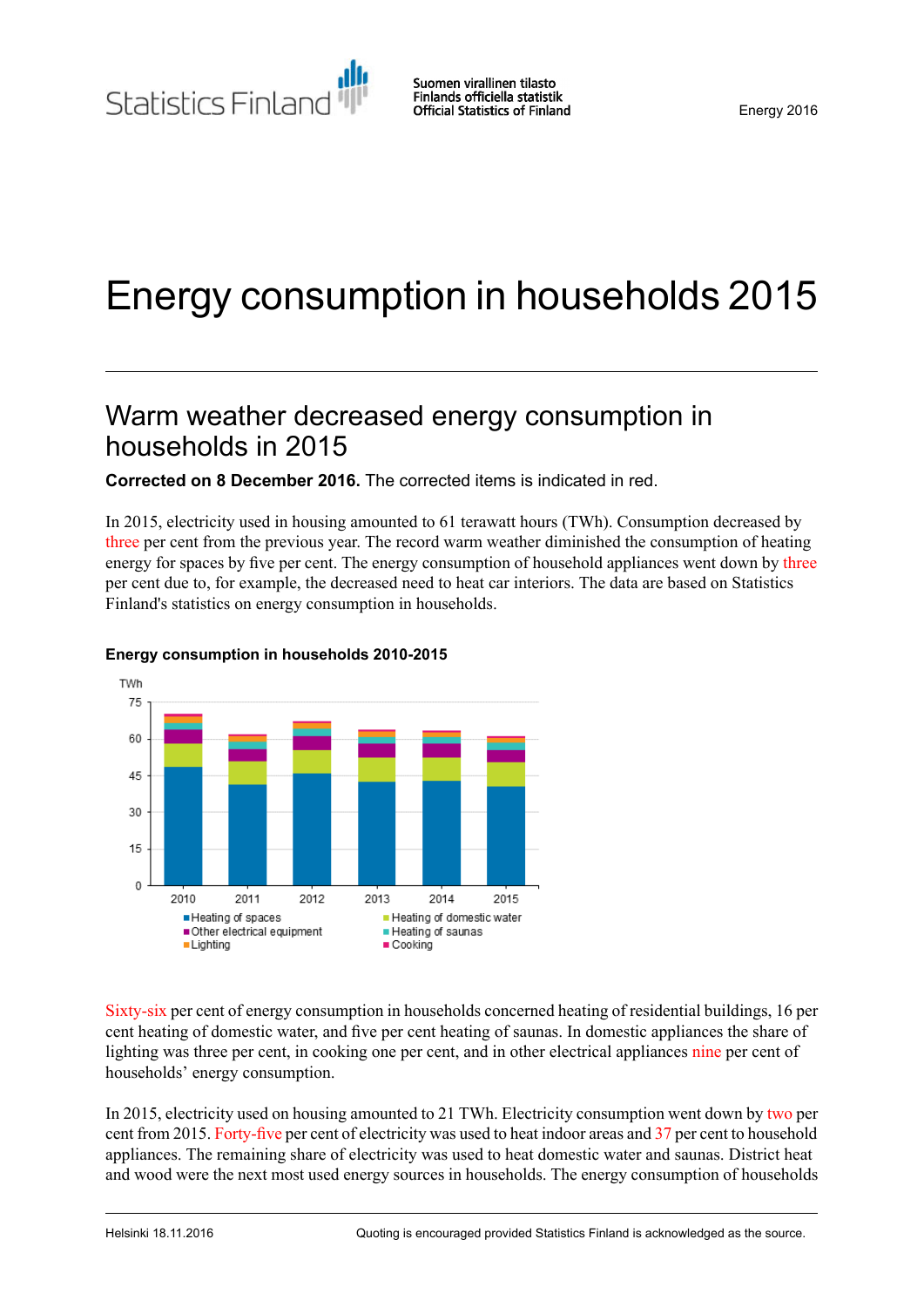has decreased by 13 per cent in the first half of the decade. Housing accounted, on average, for 20 per cent of the final energy consumption.

Heating of residential buildings consumed 41 TWh of energy in 2015. Consumption decreased by five per cent from the previous year. The most common sources of energy for heating indoor spaces were district heat, wood and electricity, the share of which was 83 per cent of the energy consumption for heating indoor spaces. The next most common energy source was ambient energy, whose consumption is estimated to have grown by over 50 per cent since 2010. The consumption of other energy sources has declined simultaneously. Ambient energy refers to the energy extracted with heat pumps from the environment, the electricity use of heat pumps is in the statistics included in electricity consumption of heating. The cooling use of air heat pumps is currently included only in electricity consumption.

Outdoor temperature has an effect on the annual need for heating energy. Heating degree day is used to follow changes in that. According to the Finnish Meteorological Institute, there were four exceptionally warm years in the first half of the decade: 2011, 2013, 2014 and the record warm year 2015. In the warm years heating degree days decreased and thus the need for heating energy declined. Over the past five years the consumption of heating energy for heating indoor spaces has declined by 16 per cent.

Three TWh of wood and electricity was consumed to heat saunas in 2015. The energy consumption of heating domestic water was 10 TWh.

The energy consumption of household appliances, that is, cooking, lighting and other electrical equipment, was eight TWh in 2015. One per cent less energy was used on cooking, that is, using cookers and ovens, and two per cent less on lighting than in the year before. Use of energy-efficient lamps becoming more common is estimated to have decreased the electricity use of lighting by as much as 31 per cent since 2010.

The consumption of other electrical equipment fell by three per cent from the previous year. Other electrical equipment includes small appliances for cooking, refrigeration equipment, washing machines, tumble dryers, televisions and computers with their accessories, lifts, and car interior heating. Similarly as the heating energy of indoor spaces, the energy consumption of car interior heating went down due to the warm winter.

With respect to the consumption of heating energy in indoor spaces, domestic water and saunas, the statistics on energy consumption in households are based on Statistics Finland's calculation model where various sources were utilised. The energy consumption data of household appliances in terms of electricity consumption are based on the calculations of Adato Energia Oy. Part of the data have been estimated as the interval between the inquiries used as data sources has become longer.

The concepts of the statistics have been revised to correspond with the division of the new European Union's Regulation on energy statistics for households' energy consumption. Based on the new division, the heating of indoor spaces, domestic water and saunas are reported separately.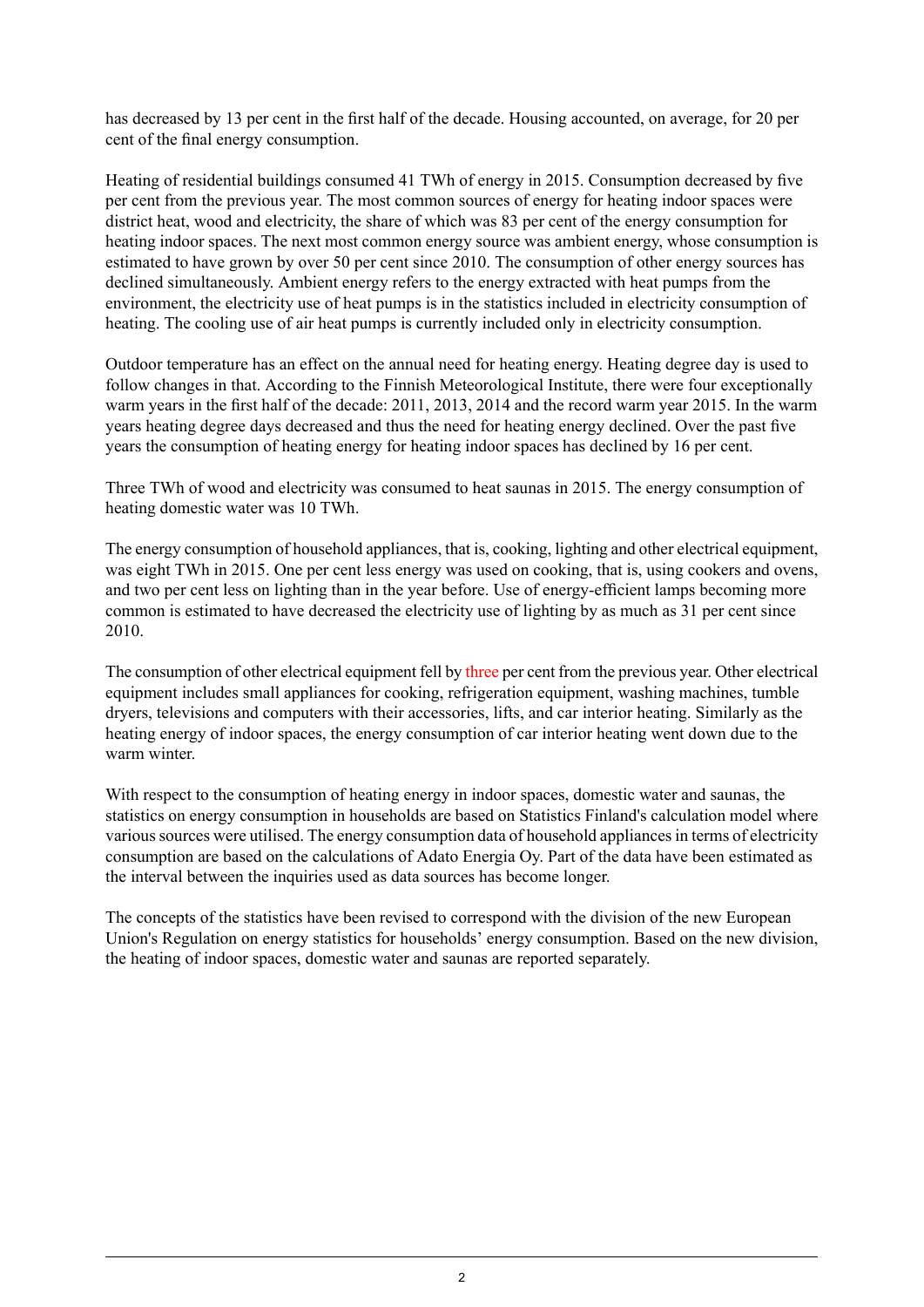# **Contents**

### **Tables**

### **Appendix tables**

| Appendix table 1. Energy consumption in households 2010-2015, GWh (Corrected on 8 December 2016)4         |  |
|-----------------------------------------------------------------------------------------------------------|--|
| Appendix table 2. Energy consumption in households by energy source in 2015, GWh (Corrected on 8 December |  |

## Figures

### **Appendix figures**

| Appendix figure 2. Energy consumption in households by use in 2015 ((The figure was corrected on 8 December |  |
|-------------------------------------------------------------------------------------------------------------|--|
|                                                                                                             |  |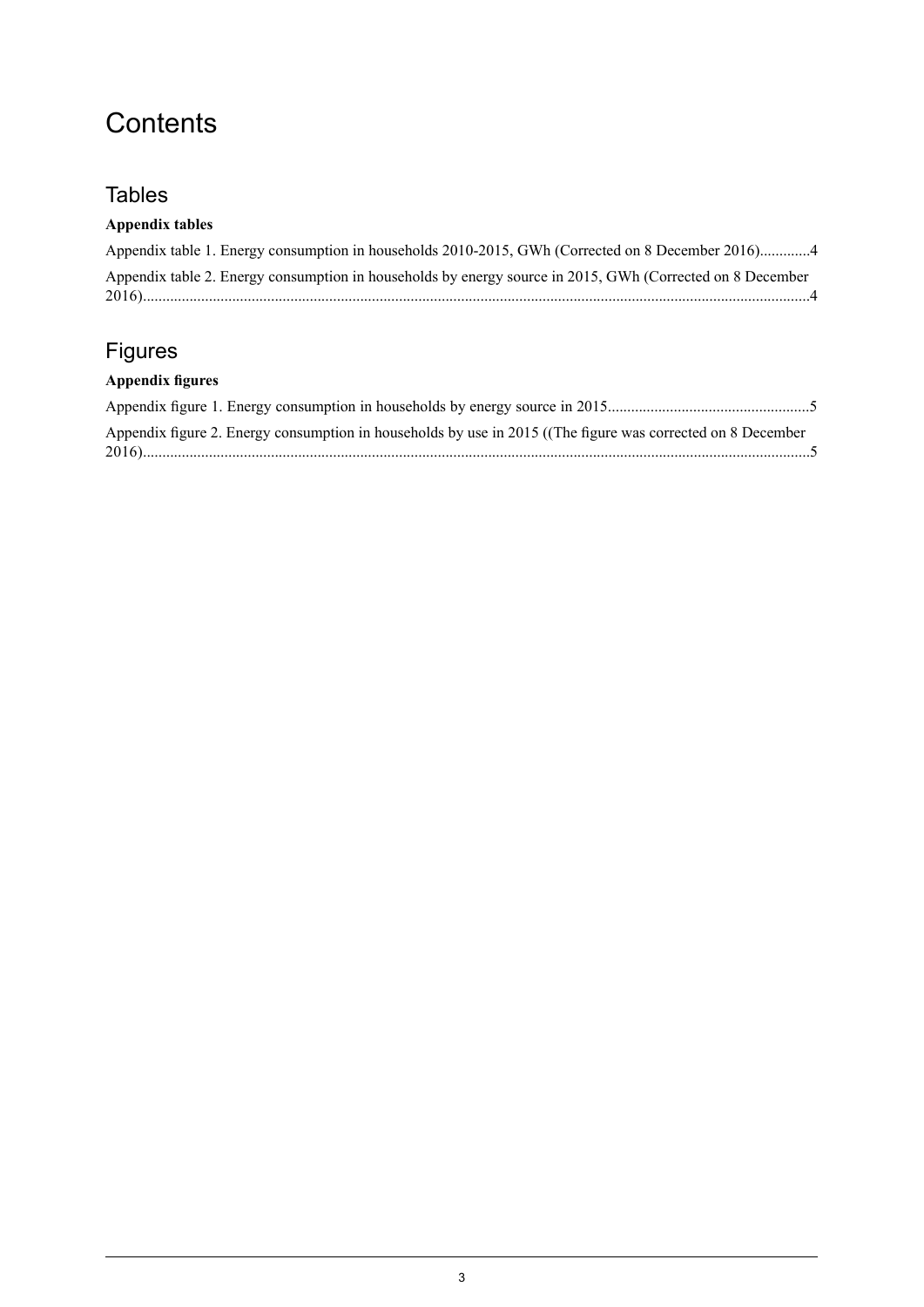# Appendix tables

<span id="page-3-0"></span>**Appendix table 1. Energy consumption in households 2010-2015, GWh (Corrected on 8 December 2016)**

| <b>Corrected on 8 December 2016.</b> The corrections are indicated in red. |         |         |         |         |         |         |  |  |
|----------------------------------------------------------------------------|---------|---------|---------|---------|---------|---------|--|--|
|                                                                            | 2010    | 2011    | 2012    | 2013    | 2014    | 2015    |  |  |
| Heating of spaces                                                          | 48 765  | 41419   | 45 928  | 42 739  | 42831   | 40 804  |  |  |
| Residential buildings proper, total                                        | 46 365  | 39 339  | 43 663  | 40 643  | 40 690  | 38 760  |  |  |
| - Detached houses                                                          | 29 101  | 25 091  | 27 641  | 25 5 95 | 25 967  | 24 507  |  |  |
| - Terraced houses                                                          | 4 462   | 3767    | 4 2 1 5 | 3972    | 3925    | 3816    |  |  |
| - Blocks of flats                                                          | 12 802  | 10481   | 11 807  | 11 076  | 10798   | 10 437  |  |  |
| Free-time residential buildings                                            | 2 3 9 9 | 2080    | 2 2 6 5 | 2 0 9 7 | 2 140   | 2 0 4 4 |  |  |
| Household appliances <sup>1)</sup>                                         | 9 0 9 2 | 8 3 2 0 | 8856    | 8 3 9 5 | 8 0 9 9 | 7886    |  |  |
| - Lighting                                                                 | 2702    | 2482    | 2 3 4 9 | 2 1 1 5 | 1919    | 1876    |  |  |
| - Cooking                                                                  | 826     | 799     | 714     | 697     | 689     | 680     |  |  |
| - Other electrical equipment                                               | 5 5 6 4 | 5039    | 5793    | 5 5 8 3 | 5491    | 5 3 3 0 |  |  |
| Heating of saunas                                                          | 2880    | 2871    | 2894    | 2 9 0 2 | 2924    | 2920    |  |  |
| Heating of domestic water                                                  | 9522    | 9584    | 9658    | 9727    | 9789    | 9850    |  |  |
| Housing, total                                                             | 70 259  | 62 194  | 67 336  | 63763   | 63 643  | 61 460  |  |  |

<span id="page-3-1"></span>1) Apart from electricity consumption, consumption of household appliances includes use of natural gas and liquid gas in cooking. Electricity consumption also covers solar power produced by households.

#### **Appendix table 2. Energy consumption in households by energy source in 2015, GWh (Corrected on 8 December 2016)**

| Corrected on 8 December 2016. The corrections are indicated in red. |         |          |                |                             |                           |                  |                                  |                         |                                 |             |
|---------------------------------------------------------------------|---------|----------|----------------|-----------------------------|---------------------------|------------------|----------------------------------|-------------------------|---------------------------------|-------------|
|                                                                     | Wood    |          |                | Peat Coal Heavy<br>fuel oil | Light fuel Natural<br>oil | gas <sup>1</sup> | <b>Ambient</b><br>energy $^{2)}$ | <b>District</b><br>heat | Electricity <sup>3)</sup> Total |             |
| Housing, total                                                      | 13 900  | 43       | 3              | 82                          | 3668                      | 407              | 4 4 6 5                          | 17976                   | 20 917                          | 61 460      |
| Heating of spaces                                                   | 11 630  | 28       | 3              | 57                          | 2926                      | 235              | 3711                             | 12750                   |                                 | 9464 40804  |
| Residential buildings<br>proper, total                              | 10 441  | 28       | $\overline{2}$ | 57                          | 2887                      | 235              | 3566                             | 12748                   |                                 | 8796 38760  |
| - Detached houses                                                   | 10 271  | 24       | $\overline{2}$ | $\overline{\phantom{a}}$    | 2 3 4 4                   | 72               | 3 1 6 1                          | 1716                    |                                 | 6916 24 507 |
| - Terraced houses                                                   | 126     | 1        |                |                             | 153                       | 53               | 373                              | 2057                    | 1053                            | 3816        |
| - Blocks of flats                                                   | 44      | 3        |                | 57                          | 390                       | 110              | 32                               | 8975                    |                                 | 827 10 437  |
| Free-time residential<br>buildings                                  | 1 1 8 9 | $\Omega$ | $\Omega$       |                             | 39                        | 1                | 145                              | $\overline{2}$          | 668                             | 2044        |
| Household appliances                                                |         |          |                |                             |                           | 107              |                                  |                         | 7780                            | 7886        |
| - Lighting                                                          |         |          |                |                             |                           |                  |                                  |                         | 1876                            | 1876        |
| - Cooking                                                           |         |          |                |                             |                           | 107              | ۰                                |                         | 574                             | 680         |
| - Other electrical<br>equipment                                     |         |          |                |                             |                           |                  |                                  |                         | 5 3 3 0                         | 5 3 3 0     |
| Heating of saunas                                                   | 1805    |          |                |                             |                           |                  |                                  |                         | 1 1 1 5                         | 2920        |
| Heating of domestic<br>water                                        | 465     | 15       | 1              | 25                          | 742                       | 65               | 754                              | 5 2 2 6                 | 2 5 5 8                         | 9850        |

1) Includes liquid gas.

2) Ambient energy refers to energy extracted with heat pumps from the environment (ground, air or water) for space heating. Electricity spent by heat pumps in heating and cooling use is included in electricity consumption.

Electrical heating of spaces includes direct electrical heating, electric storage heating, additional heating and floor heating by 3) electricity, electricity used by heat pumps and electricity consumed by heating systems and heat distribution equipment.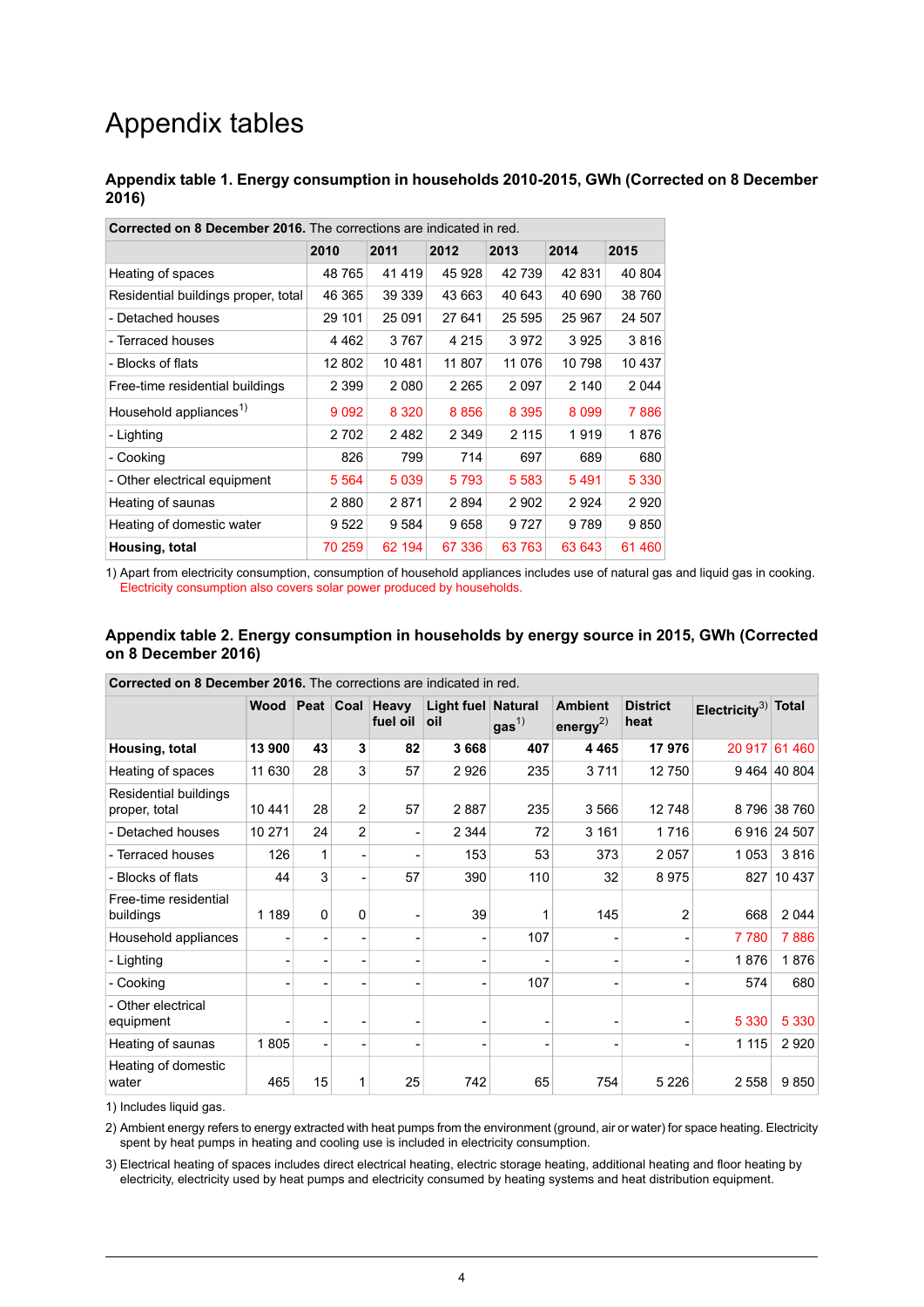# Appendix figures

#### <span id="page-4-0"></span>**Appendix figure 1. Energy consumption in households by energy source in 2015**



<span id="page-4-1"></span>Used energy sources 61 TWh. The group Others contains the following energy sources: natural gas and liquid gas 0.7 %, peat 0.1 %, heavy fuel oil 0.1 % and coal 0.005 % of energy consumption in households.

#### **Appendix figure 2. Energy consumption in households by use in 2015 ((The figure was corrected on 8 December 2016)**